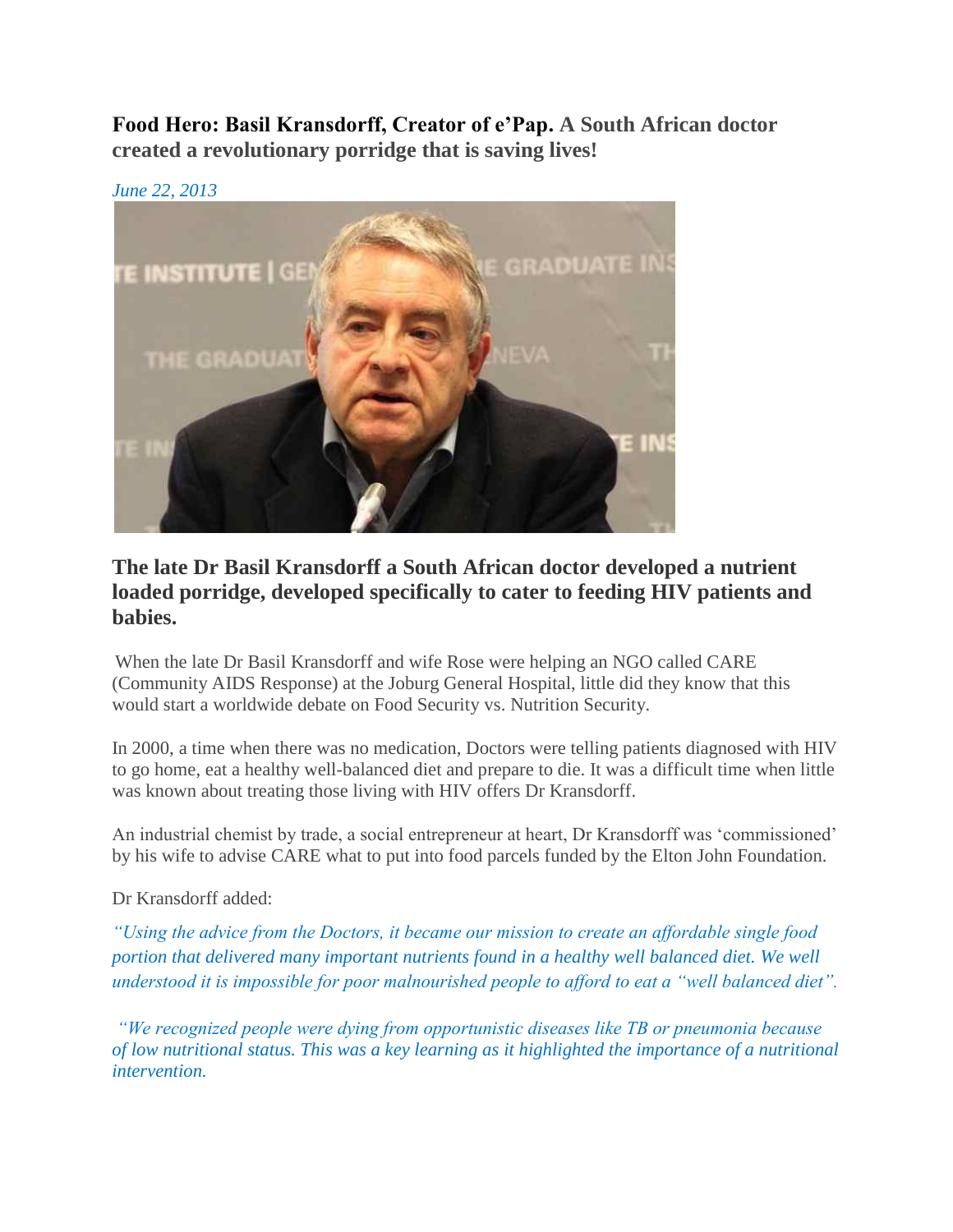As a social entrepreneur with access to some of the brightest minds in the world helped to better understood the key technical challenges, Dr Kransdorff was able to develop an affordable food loaded with micro-nutrients branded as e'Pap.

The e'Pap journey led them away from the limited concept of 'food security' through 'stomachfilling' to a new focus called 'nutrition security'. He defines nutrition security as the basis of sustainable development – the nutrition economy that results from communities made up of "nutrient replete" physiological function human beings that are better able to find their own solutions to poverty and health challenges. The nutrition crisis is not new. It has grown exponentially over the past 100 years as the food chain became compromised due to modern agriculture and food processing practices.

*"Part solutions in current interventions use billions of dollars to address the problem fail to create sustainable change. A nutrient replete person is our goal." says Dr Kransdorff.*

Current commercial farming practices produce an excess of macro stomach filling nutrients but leaves the body dysfunctional because of "hidden hunger" (micro nutrient deficiencies). If the body's daily requirements of micro nutrients are not met it results in an accumulative deficit that result in the body becoming more malnourished daily. Part solutions that don't address the daily deficit and leave people malnourished and dysfunctional.

Nutrient content in fruit and vegetables has dropped up to 76% over the past 50 years in the USA and Europe. Proof that modern intensive agriculture practices create the problem. The result is a global crisis of mass starvation of micronutrients in communities both rich and poor.

Such is the success of e'Pap in improving nutrition, energy and productivity for those who consume it, that up to two million servings a month of e'Pap are distributed in Africa.

## **Dr Basil Kransdorff – Scientist, Entrepreneur, Philanthropist**

### **2 December 1946 – 14 December 2016**

Basil Kransdorff was born into an entrepreneurial family in Zimbabwe and, as a child, he worked with his mother to create an arts and crafts business that utilised the talents of local women. He qualified as an industrial chemist and worked in that field until his wife, Rose, came home one day with a request.

He holds a BSC degree with majors in Chemistry and Geology and a BSC Honors in Chemistry from the former University of Natal (1969). In the field of nutrition he has written and researched on micronutrients and their bio-efficacy and works closely with international experts in the field.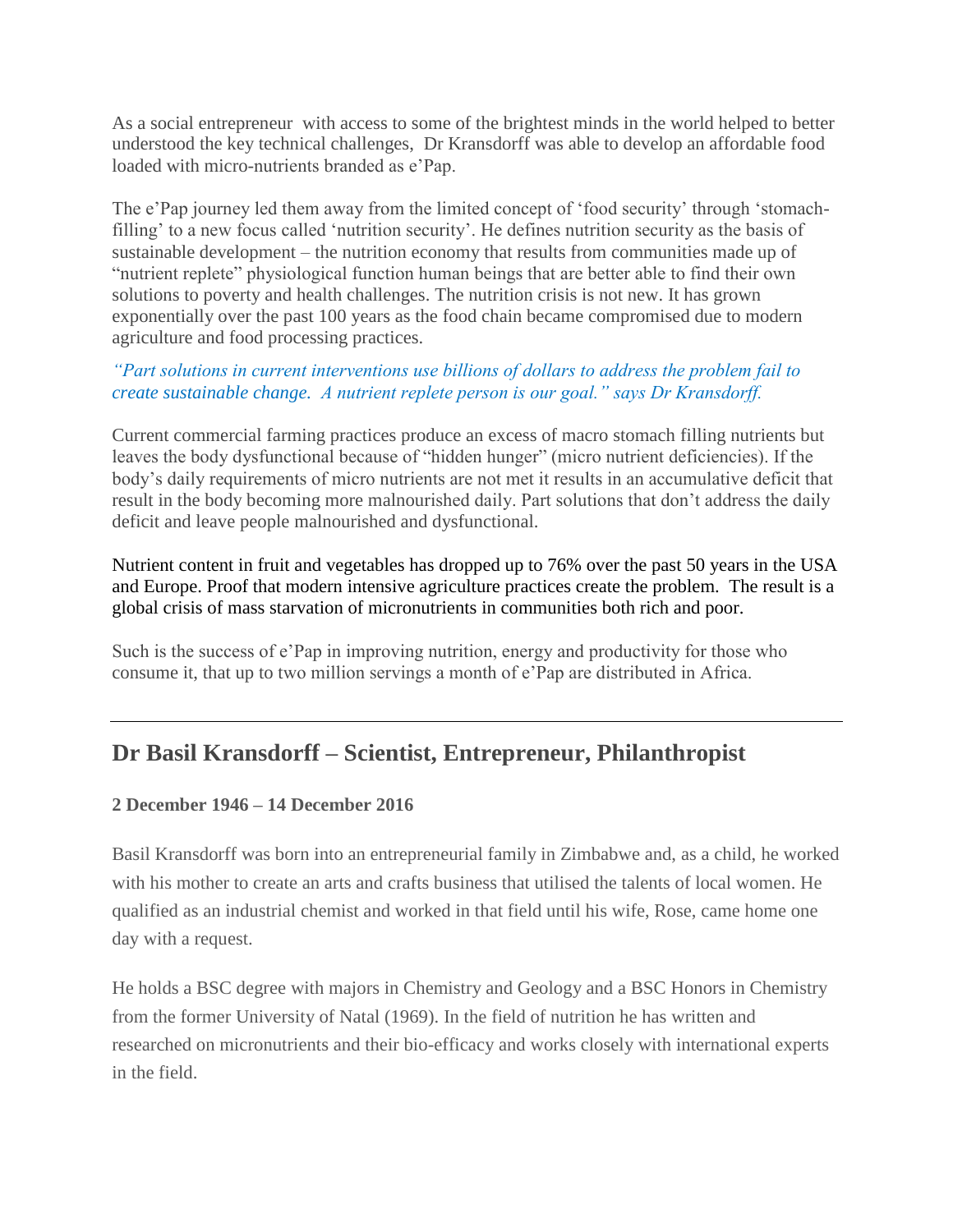

Rose, who had been an anti-apartheid activist during the struggle, and had suffered 111 days of detention, was helping an AIDS support project in Johannesburg. The AIDS pandemic was just hitting South Africa. There were no drugs available, and the only advice for patients was to go home and eat a healthy, balanced diet. It was advice that few poor South Africans could afford, so the project became involved in distributing food parcels. Rose asked Basil to support this work as part of his corporate social responsibility. He was keen to help, but he questioned the nutritional value of much of what went into such food parcels. They usually contained staple foods, like refined white maize meal, white sugar, cooking oil and maybe some beans, but it was precisely these depleted foods that were causing malnutrition in the first place.

Basil was keen to ensure that his contribution had nutrient value, so he began some research. What he was to unearth shocked him. With the enquiring mind of a scientist, he started asking questions. He soon realised that the doctors he spoke to knew almost nothing about nutrition. From his reading, he learned about our compromised food chain, resulting from soil depletion and the machinations of the food industry. He was to discover the well-meaning, but futile efforts of international agencies to fortify food and tackle famine relief. Worse still, he searched for a product that made nutritional sense and could correct malnutrition. Surprisingly, no one was manufacturing such a product.

It did not seem to him to be rocket science. One could start with the staple food, maize, and add a more nutritious staple, like soy. If one was then to ensure that the grain was unrefined, so as not to remove any nutrients, and pre-cooked, because cooking destroys nutrients, this would be a good start. If one then added into a small meal portion the recommended daily allowance (RDA)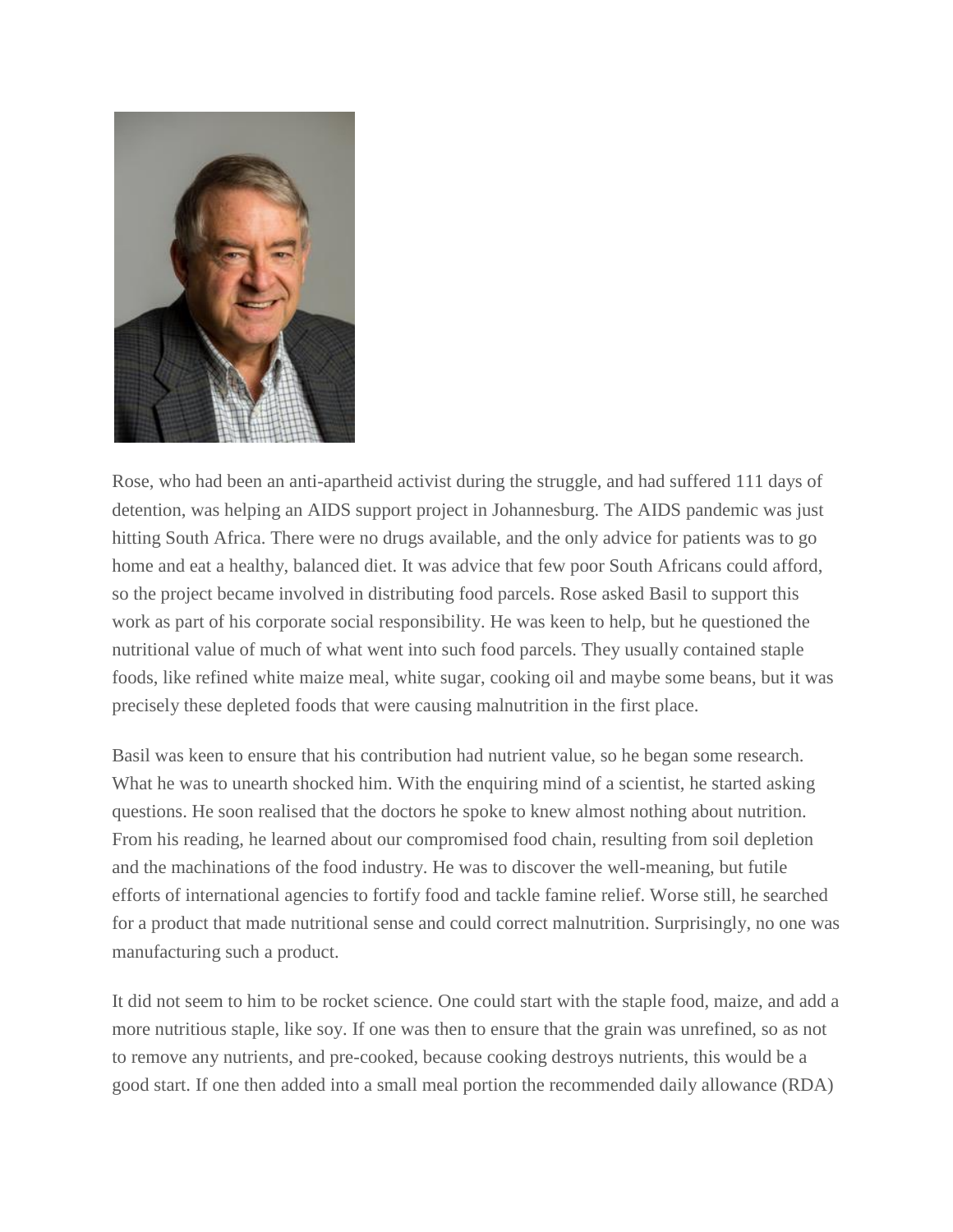of all the essential micronutrients in a form that was likely to have some bioavailability, then malnutrition would be in retreat. And so it was that Econocom Foods and its first product, e'Pap, were born. The 'Pap' part was chosen because that is what the maize porridge staple is called in South Africa.

Basil was to learn that one reason for refining grain was to prolong its shelf life. The cereal fat may contain important micronutrients and omega oils, but it can cause clumping of the flour, which tends to become rancid. Special packaging was needed to address this. As to the added nutrients, Basil had discovered what had been taught in biochemistry classes in the 1960s, that phytic acid, found in grain, combines with important minerals such as iron, zinc and, to a lesser extent, calcium and magnesium, to form insoluble phytates, which cannot be absorbed. This process contributes to the mineral deficiencies in people whose diets rely on these foods. Phytic acid also chelates vitamin B3, the deficiency of which is known as pellagra. For these reasons, phytic acid is known as an antinutrient. It makes it futile to attempt the mineral fortification of maize flour with inorganic minerals.

To circumvent this difficulty, Basil obtained his minerals from Albion in the US. Since their establishment in 1956, Albion has become the world leader and innovator in the manufacture of amino acid chelates. These are better than other types of minerals because they are designed for better absorption. In order to be absorbed, minerals from foods or supplements have to be combined with a carrier molecule. When this molecule is an amino acid – a protein building block – the mineral/amino acid compound forms a stable molecule, which does not combine with phytic acid. And because the body is efficient at absorbing amino acids, chelated minerals are more easily transported across the intestinal wall than non-chelated minerals.

Less easy to solve was the problem of the added vitamins. Basil sourced these as isolates, fully aware that their stability was poor and their bioefficacy was low, but he felt he had no other choice. The one big advantage of e'Pap in this connection was that, being whole grain, Basil had not started out with seriously vitamin-depleted cereals. Once he learned of the superiority of food state nutrients, he was excited about exploring this possibility.

Basil was not a medical doctor and he was not a nutritionist, but he took the trouble to learn nearly everything there was to know about nutrition. More than this, he meticulously designed a product to deal with what is now known as Hidden Hunger and to make those who consume it nutrient replete. And he was still keen to learn and to improve the product if he could.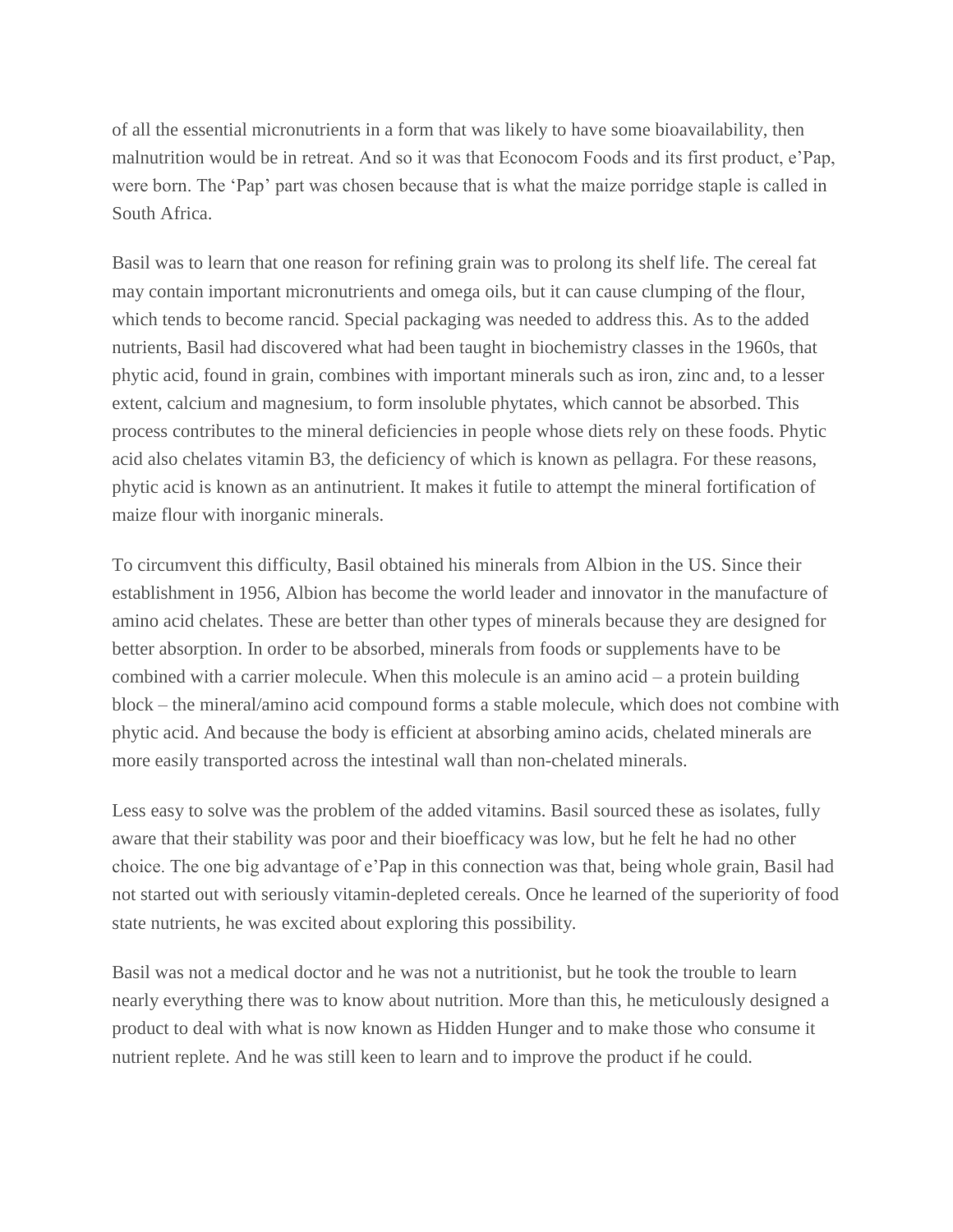DSM Nutritional Products is one of the world's leading suppliers of vitamins, carotenoids and other ingredients to the feed, food, pharmaceutical and personal care industries. The business has sales of more than €3 billion and a long tradition of innovation that benefits people, planet and profit. DSM produces isolate nutrients and works closely with the Micronutrient Initiative, the Amsterdam Initiative against Malnutrition and the Global Alliance for Improved Nutrition (GAIN) to eliminate vitamin and mineral deficiencies in the world´s most vulnerable populations. You might think that these enormously powerful international agencies might be interested in hearing about e'Pap. But you would be wrong.

To address micronutrient deficiencies, especially in the most vulnerable, on GAIN's advice, South Africa began a food fortification programme in 2004, adding iron, zinc, vitamin A, B vitamins and folic acid to all maize and wheat flour. But five years later, the project was judged a resounding failure. Apart from a modest improvement in folic acid status, the prevalence of vitamin A, zinc and iron deficiencies in children had all increased.

Fortifying or supplementing a defective diet with micronutrients in the form of chemical isolates is now commonplace, despite a plethora of scientific evidence that they are poorly absorbed, rarely act in the body in the way intended and, in some cases, may even be toxic. So, what is GAIN now recommending? More of the same. It beggars belief and forces one to ask, 'Whose interests are they serving?'

Despite this antipathy, Basil achieved success. His conviction, passion and dogged determination to be of use to those less fortunate ensured this. He did not hesitate to speak out against vested interest or muddled thinking and, in the process, he made a few enemies. Despite this, an everincreasing number of companies, aid organisations and communities are using e'Pap, which is now sold in eleven African countries, and it is the experience of those on the ground that e'Pap is transforming lives.

In 2011, Basil was awarded an Ashoka Fellowship for his entrepreneurial leadership and for the production and promotion of e'Pap. 'In his work, Basil is addressing the critical problem of Hidden Hunger in Africa. He is changing the approach to food production and consumption, and challenging society's current understanding of the importance of nutrient form in relation to bioavailability and bioefficacy. Calories alone don't fight malnutrition; understanding and providing the correct combination of micronutrients, in the correct form, does. Basil's objective is to create 'nutrient-replete' and 'physiologically functional' people, something that most nutrition and feeding programmes still fall short of achieving.'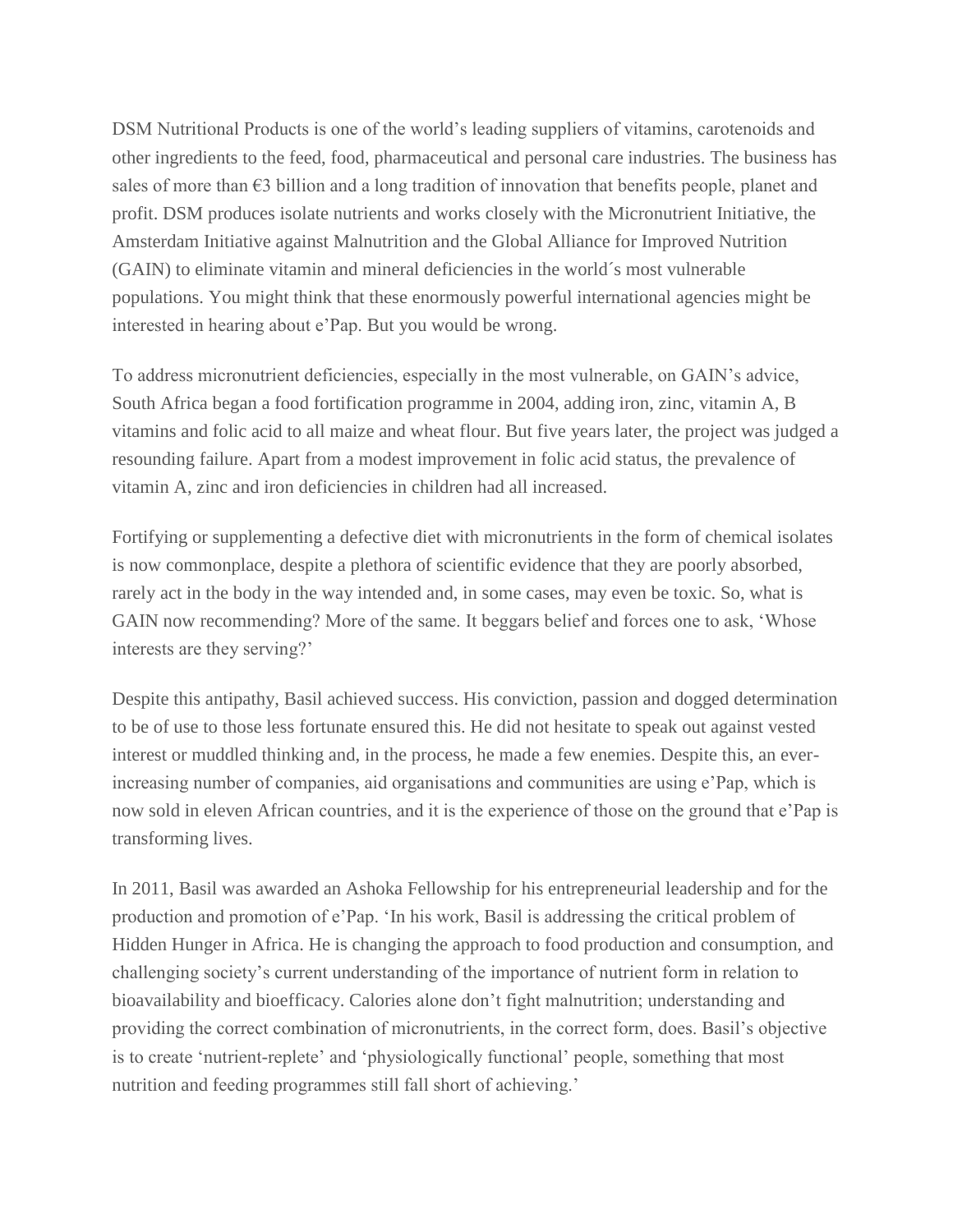In 2014, Basil was awarded an honorary doctorate from his alma mater, the University of KwaZulu-Natal. 'Industrial chemist, social entrepreneur and CEO of Econocom Foods, Basil Kransdorff, is the co-inventor (with his wife, Rose Grealy Kransdorff) of an innovative and lowcost nutritional product – e'Pap – aimed at redressing micronutrient deficiencies in marginalised and poorer populations'.

In 2015, he was awarded the Rotary Foundation's Paul Harris Fellowship.

Basil died suddenly, at the age of 70, on 14 December 2016. He leaves his wife and business partner, Rose, and a 15-year-old son, Daniel. He will be sorely missed by many. His favourite quotation came from Ayn Rand: 'The hardest thing to explain is the glaringly evident which everybody had decided not to see'.